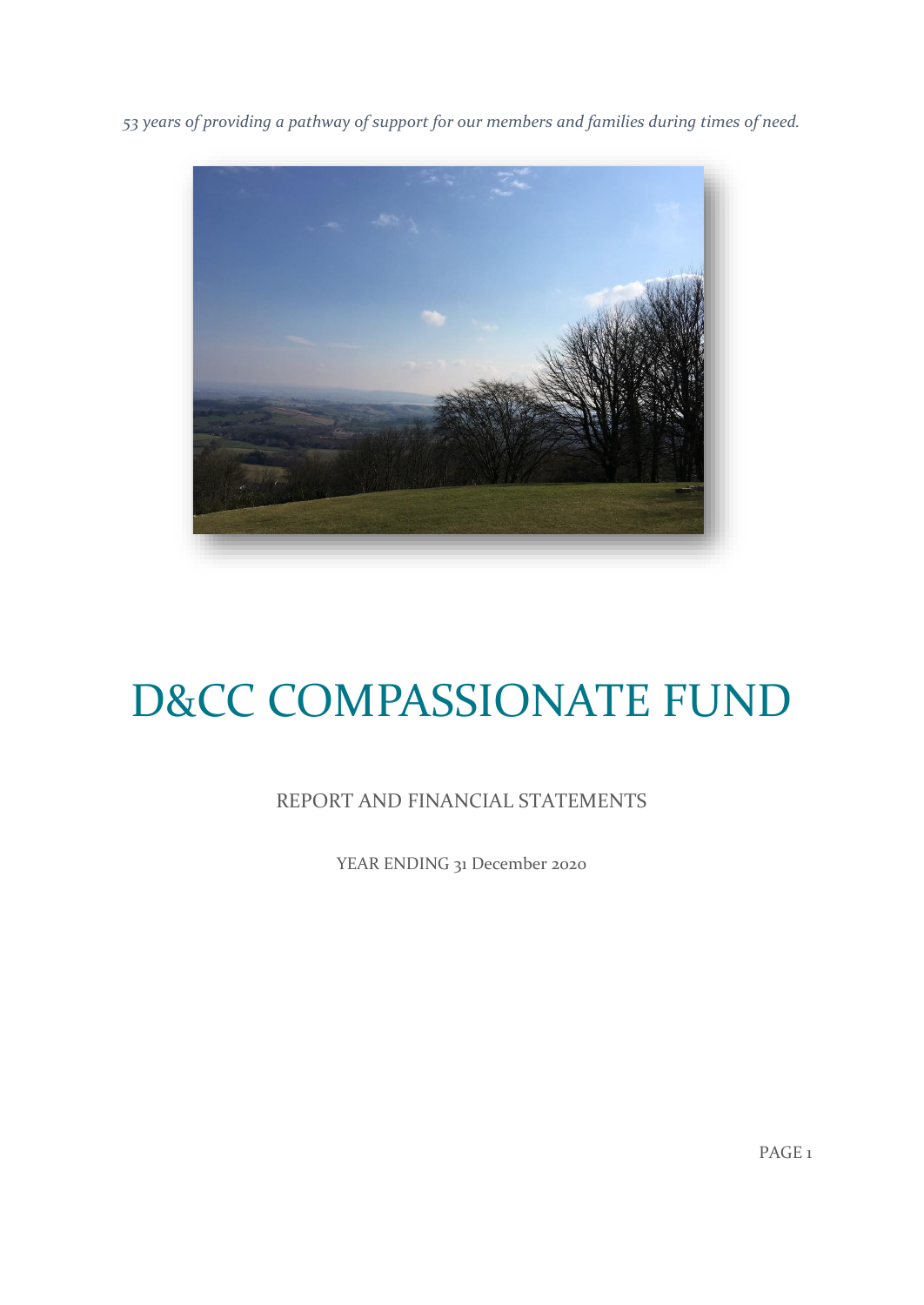# OBJECTIVES & ACTIVITIES

The Fund was created in 1968 by the amalgamation of the Welfare Funds of the three former Constabularies, namely Devon & Exeter, Cornwall, and Plymouth City. The Fund assets were accrued from regular monthly donations made by Serving and Retired Police Officers from their own wages or pensions. This combined with several generous legacies and prudent investment, has afforded this charity the long-standing ability to meet its key objectives.

- − To assist Serving and Retired Officers of the Fund, on Compassionate Grounds who need support and assistance.
- − To assist the surviving spouse or partner of a member of the Fund, on Compassionate Grounds who need support and assistance.
- − To assist and support the dependent children of a deceased member of the Fund.
- − To provide social and educational grants to dependent children of the Fund. We identify a 'dependent child' as being a child of a member or their partner, where one or more parent or guardian has died. We consider applications for these children, up until they reach the age of 21 years and are still in full time education.
- − To provide grants to help children of our members who have health, welfare, or educational needs. This would be awarded on compassionate grounds where there is need of additional support and assistance, which is not funded via statutory agencies and cannot be easily met by the parents or guardians.
- − We consider grants to help in cases where a member or a family member has physical or mental health challenges, in end-of-life care, bereavement, family breakdowns, regular hospital visiting costs and specialist equipment and modifications which are not funded via a statutory agency.
- − To work closely with the Chief Constable, the Force Chaplaincy, NARPO [National Association of Retired Police Officers], the wellness team, the Police Federation, and the Superintendents Association. Working to provide a network of support for all serving and retired Officers, and family members who are in need.
- − Working with departments to educate them on the positive work undertaken by the charity and encourage membership of the Fund.
- − Act as the single point of contact for the National Gurney Fund. The Administrator works with families, ensuring that any child of a serving or retired Officer or Special Constable residing within the Devon & Cornwall area, who has lost a parent, or has a parent who has been retired due to ill health is supported in making an application to the national fund for financial support.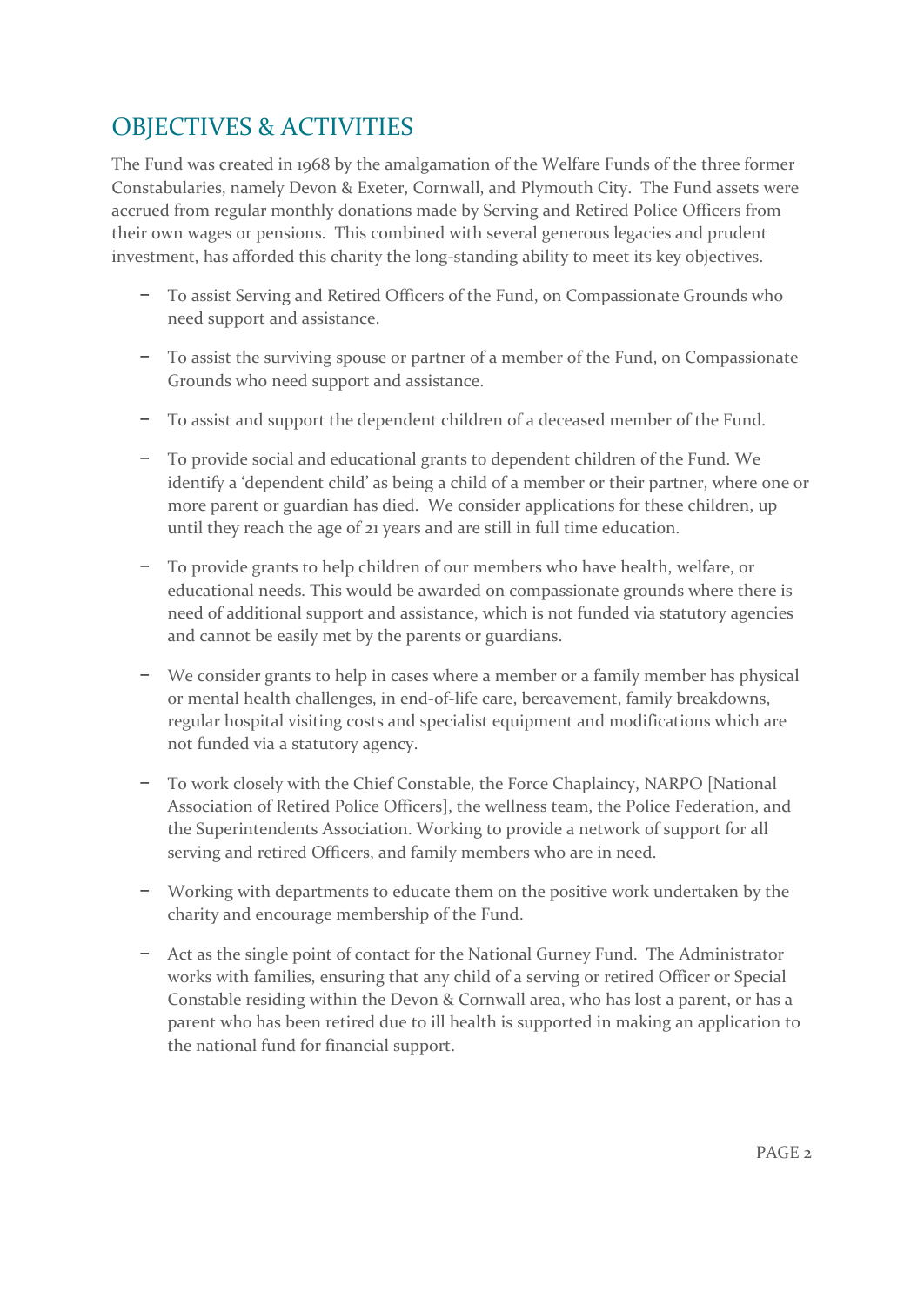# The aims for the Charity

The charity is committed to reform, and we are working towards opening membership to a wider cross section of the Police Family.

We have identified that Police staff, PCSO's and volunteers, such as Special Constables and Force Chaplains, do not have a similar Charity to turn to in times of need.

We want to be there for them, in the same way we have supported our existing members for the last 53 years.

- − The Trustees are working hard to reform and widen the scope of the work undertaken by this long-standing Charity. They are delivering the changes needed to expand the scope and work of the Fund so that we meet the changing dynamics of the wider Policing family within Devon and Cornwall.
- − To that aim, during 2020 we have progressed the changes to the Fund legal structure, constitution, and identity. The Trustees have instructed a qualified Actuary to evaluate the financial strategy which would allow us to safely open the membership opportunities for Police Staff and Police Community Service Officers.
- − From the 1st of January 2021, the fund will operate under the new legal status of a Charitable Incorporated Organisation, registered Charity number 1191281.
- − The new Charitable Incorporated Organisation will be known as The South West Police Compassionate Fund.
- We also recognise the support given freely by volunteers such as the Special Constables and the Force Chaplains, and this is another section of the wider Policing community we are hoping to include within our membership catchment.
- − We will also be looking to welcome Officers affected by any proposed merger of Constabularies in the South West region in the future.

## ACHIEVEMENTS & PERFORMANCE

The Trustees are pleased to report that grants awarded to our members or their families on compassionate grounds total **£178,072** (note 7 to the accounts). This is the core business of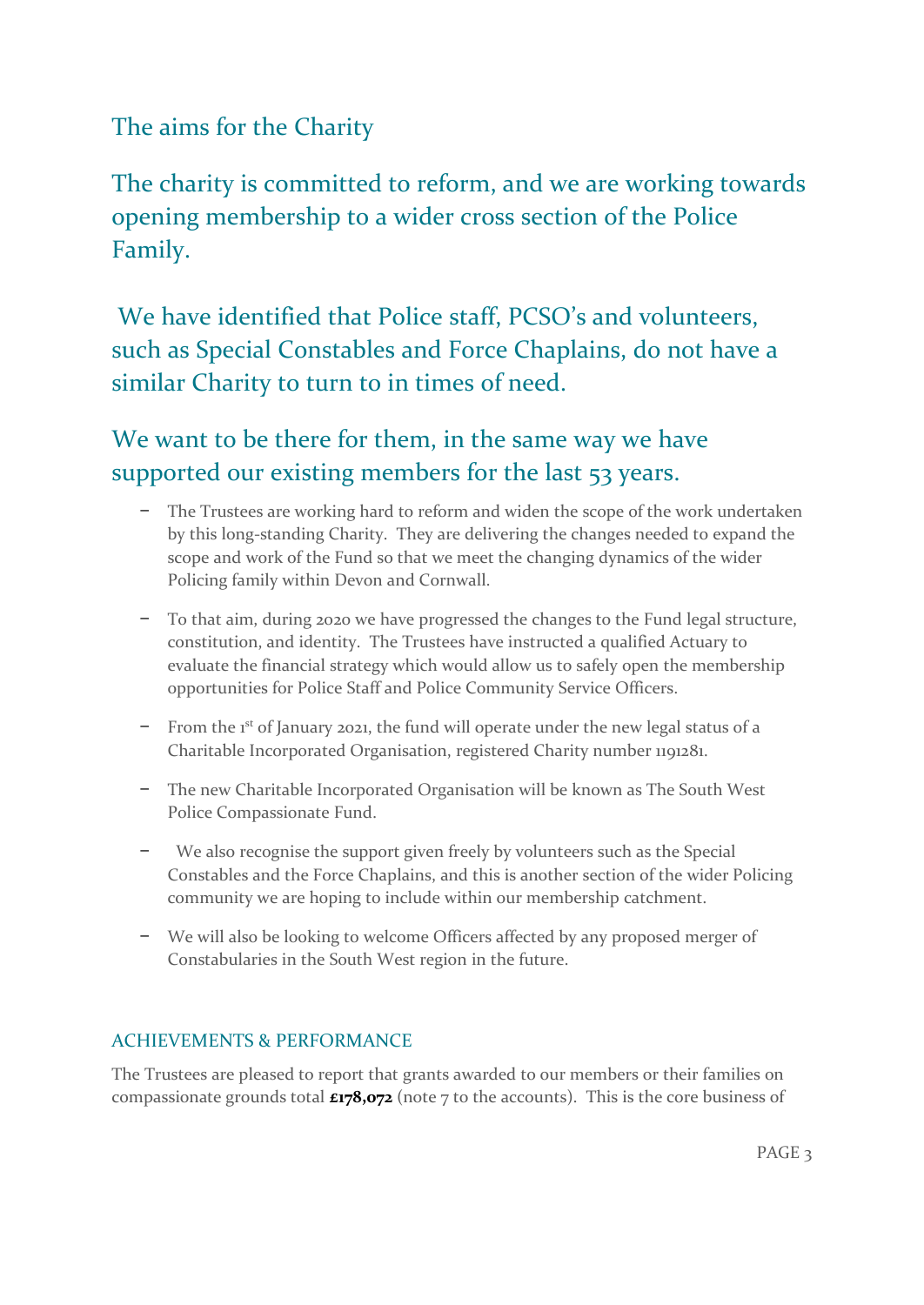the Charity and the Trustees and Administrator have worked hard to identify potential members who need assistance but have not approached the Fund for help.

By providing positive support and encouragement, Members and their families have felt enabled to seek support, instead of struggling to cope in challenging circumstances. This is reflected in the upturn in the number and type of applications we now receive. We will continue to work in partnership to identify those Officers and families in need of support.

Most of our members are not entitled to any support via the statutory agencies. The assistance from the Fund has made life changing differences to our members. This support has made real improvements to home life, and in turn helped them feel enabled to cope with the day-to-day challenges of serving the Communities of Devon and Cornwall.

## LUMP SUM GRANTS

If a member of the Fund dies, their partner or spouse is eligible to apply for a Lump Sum Grant of up to £6000 dependent on financial need. The Administrator writes to each family, extending the condolences of the Trustees and advises them that the Fund is there to support them during their lifetime, should they need assistance in accordance with our Fund rules on grant awards.

During 2020 we awarded a total of **£37,455** in this category to bereaved partners. Several people declined to apply for the grant on the basis there was no financial need.

In 2019 we awarded **£72,000** in this category therefore in 2020 there has been a decrease in this award category of **48%.**

The drop in this category may relate to lack of reporting to the Charity, which was identified as a problematic issue, due to the award of Free membership to members reaching the age of 70 years [ now abolished].

Covid 19 caused significant issues globally, however the Charity continued to operate throughout all lockdowns. Fortunately, the South West evaded the worst of the initial Pandemic and this, combined with members taking care to shield at home may also account for a reduction in reported bereavements.

The ongoing work to track and trace members in the 'over 70's' Free Membership group continued apace despite lockdown. Two mass mail drops to this membership group identified several widows who were unaware that they were potentially eligible for this grant and for ongoing support from the Charity. Work continued during 2020 to identify these members and ensure they are given opportunity to apply for the Grant where need is identified.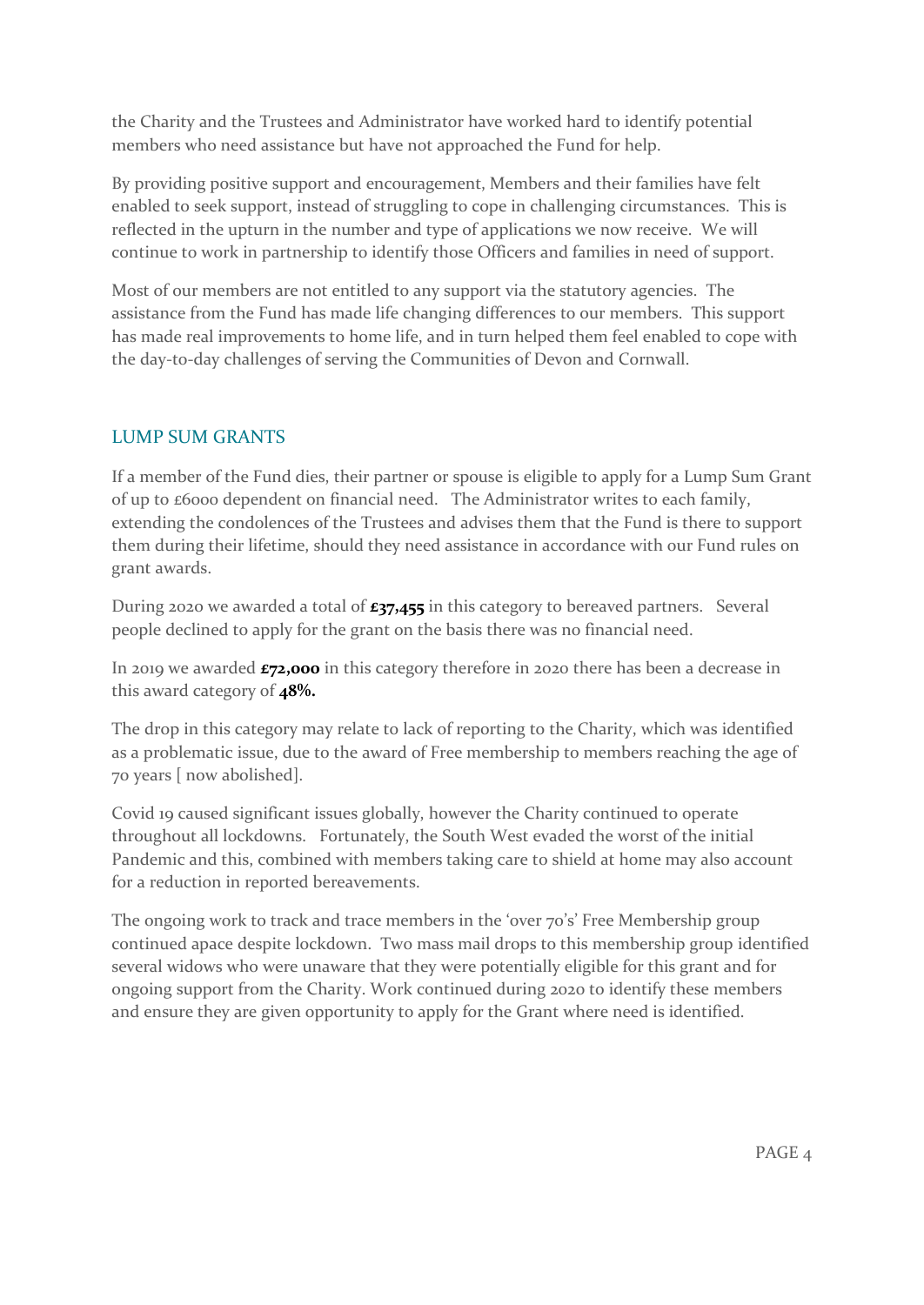## EMERGENCY & SPECIAL GRANTS

A member of the Fund is eligible to apply for a Special Emergency Grant of up to £3000 dependent on need. The Administrators works with the applicant or a family member to establish the facts of the situation and identify what practical solutions can help them.

We ensure that that the Grant application complies with the Fund rules and meets the financial need and Compassionate grounds to be eligible for submission to the Executive Team for an early decision. On completion of the application this process is normally completed within 1 to 4 days.

The Administrators provide positive support in helping a member to engage in the Grant application process, whilst ensuring other avenues of statutory and non-statutory support have been considered or explored. With permission, the Administrator will contact other agencies on behalf of the Family and start the process of building a network of support for them.

A member of the Fund is eligible to apply for a Special Grant or a series of Grants dependent on need. The Administrator works with the applicant or a family member to establish the facts of the situation and identify what practical solutions can help them.

We ensure that that the Grant application complies with the Fund rules and meets the financial need and Compassionate grounds to be eligible for submission to the Management Committee who meet quarterly.

If the Executive Officers and the Administrator feel the case does not meet the Emergency procedures, but that the case needs to be heard before the next scheduled meeting, an extra ordinary Trustees Management meeting will be called to hear the application.

The Administrator provides positive support in helping a member to engage in the Grant application process, whilst ensuring other avenues of statutory and non-statutory support have been considered or explored. With permission, the Administrator will contact other agencies on behalf of the Family and start the process of building a network of support for them.

During 2020 we awarded a total of **£76,817** in this category to our members.

In 2019 we awarded **£118,878** in this category therefore in 2020 this has decreased by **-35.38%.**

Initially, the Trustees expected a significant rise in grant applications relating to potential difficulties arising from the Covid 19 pandemic. This was planned for in the 2020 budget, however despite encouraging members to make contact should they be in need, the demand did not materialize. Whether there will be a delayed impact on our members and their emotional and physical wellbeing will be tested during 2021 onwards.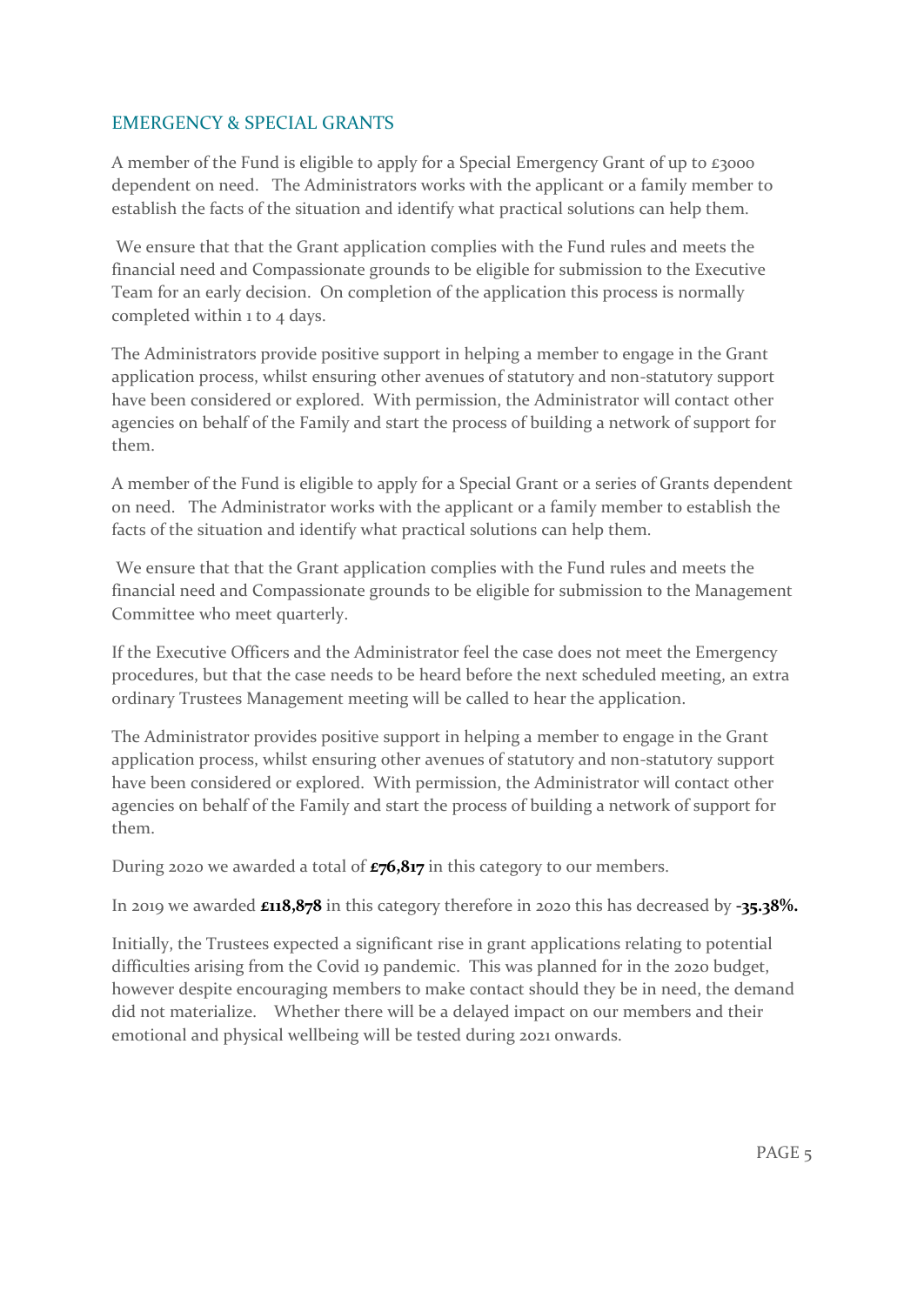#### DEPENDENT CHILD GRANTS

This is a Grant awarded on an annual basis to a child [or young person] who is under 21 years of age, and still in full time Education. The child will have lost one or both parents, or a legal guardian. Only Children where one or both parents or legal guardians were or are members of the Fund may apply.

In 2020 the Charity awarded Dependent Child grants of **£2,200** to each eligible child or young person.

The award of the Dependent Child grant would not preclude further grant assistance from the Fund, where it is demonstrated that additional support is required. This would be achieved via the Special Grant and Emergency Special Grant procedures.

When the Fund receive information that a member or their partner has died, we make enquiries to establish if there are any dependent children. In these situations, the Administrator will support the bereaved partner in making an application to the Fund for assistance. With permission, the Administrator will obtain the necessary information and refer the family to the National Gurney Fund.

During 2020 we awarded a total of **£63,800** in this category to **29** of our dependent children.

#### INDEPENDENT DEBT ADVISORY SERVICE – PILOT SCHEME

The Fund Administrator highlighted situations where members were facing significant challenges due to financial hardship, complex indebtedness issues and potential bankruptcy, often because of a relationship breakdown, ill health or a partner losing their source of income, such as the impact of Covid 19. She proposed that the Fund consider providing independent and qualified financial advice to our members facing such challenges.

The Fund cannot assist to clear indebtedness, but where possible we try to support families with immediate welfare needs until they are able to deal with financial issues. As part of the recommendations, the Fund is now piloting referrals to an independent Debt advisor. This service is free to those members identified as having significant and complex financial challenges, which cannot be resolved through our grant making process.

Crushing debt issues can lead to a decline in relationships, ability to attend work and mental health challenges, therefore the Trustees agreed that if we can assist a member with professional help to reduce their debts to a manageable level, this will in turn help to alleviate the associated stress factors.

We have made a limited number of referrals to date; therefore, it is too early to establish if the scheme will make a significant difference in these complex situations.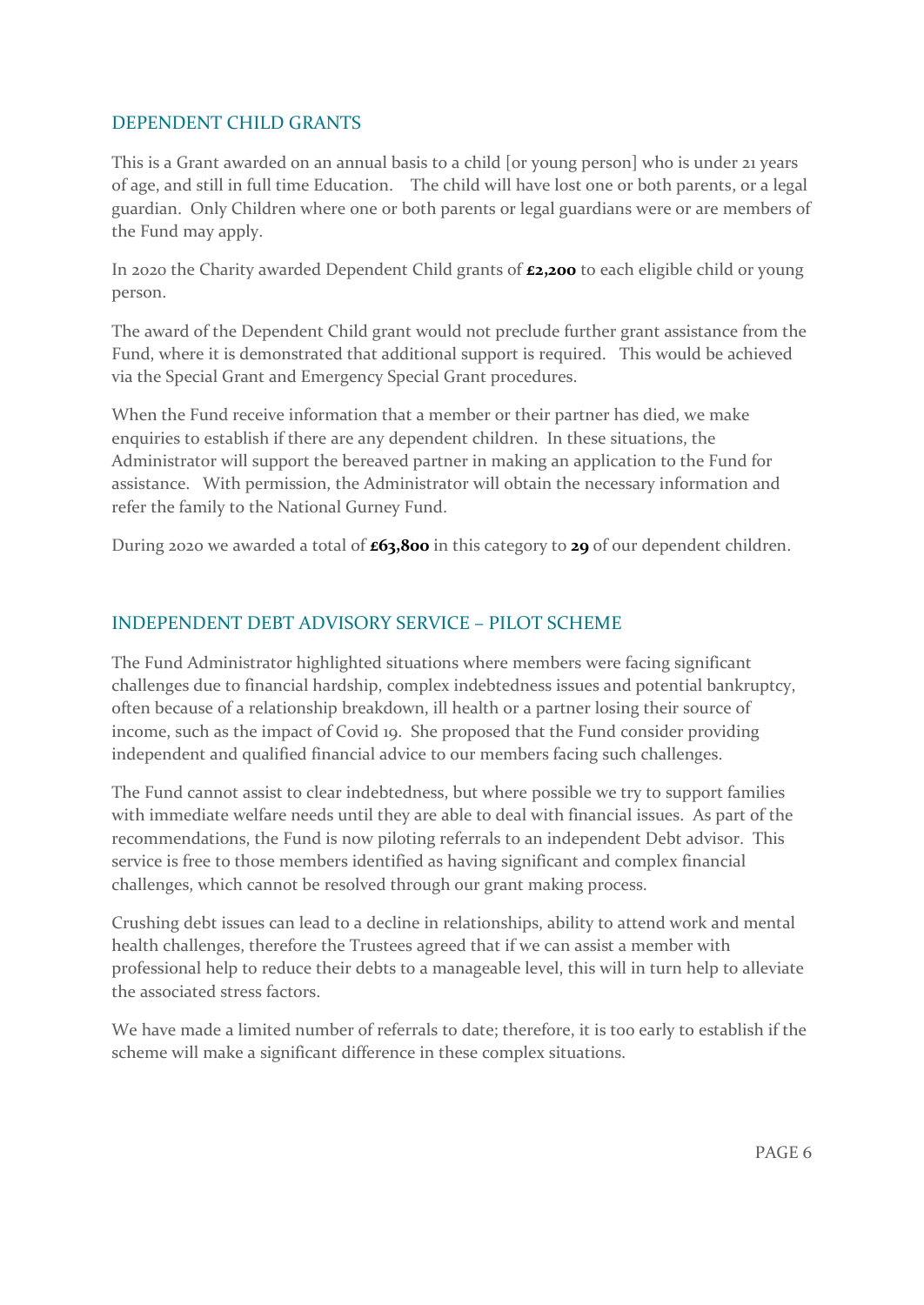# THE NATIONAL GURNEY FUND & THE COMPASSIONATE FUND- WORKING TOGETHER TO HELP CHILDREN IN DEVON & CORNWALL

We are committed to building positive working relationships with like-minded Charities and Organisations' in order to help everyone in the Policing family in times of need.

The Compassionate Fund is pleased to work in collaboration with the Gurney Fund, who aid Police Officers children who are bereaved, or where an Officer has been medically retired. The Charity provides regular financial grants for children where there is a proven financial need.

In addition, the Charity runs Activity holidays for these children each year.

Normally, the Compassionate Fund award a grant of £250 to the Gurney fund to provide Pocket money for each child who attended these activity holidays. Sadly, due to Covid 19 restrictions, the Gurney Fund were unable to host this year.

The Compassionate Fund CEO acts as the Point of Contact for the Chief Constable, so that families in the Devon and Cornwall region, who may be eligible for assistance from the National Gurney Fund, are supported in applying for regular financial assistance. This assistance will be in addition to the Compassionate Fund annual Dependent Child grants.

No costs are charged to the Gurney Fund or the Chief's Office for this support, and we are pleased to continue this important work for children in or region.

The Gurney Fund provides regular financial assistance for children who have lost one or both parents, and where a Serving Officer has been subject of ill health retirement. Unfortunately, only children of Police Officers or Special Constables are covered by the Gurney Fund.

If you know of a child or young person who may be eligible, please contact the CEO for advice – details are included at the end of the report.

## REAL LIVES, REAL HELP – OUR WORK DURING 2020



"Dear Sara, Chrissie and everyone at the Fund"

'…..' and I wanted to thank you so much for the funding we received, it has taken a huge weight off our shoulders. I slept through the night last night for the first time in weeks!

Many thanks and all the best

Widow and dependent young person of the Fund.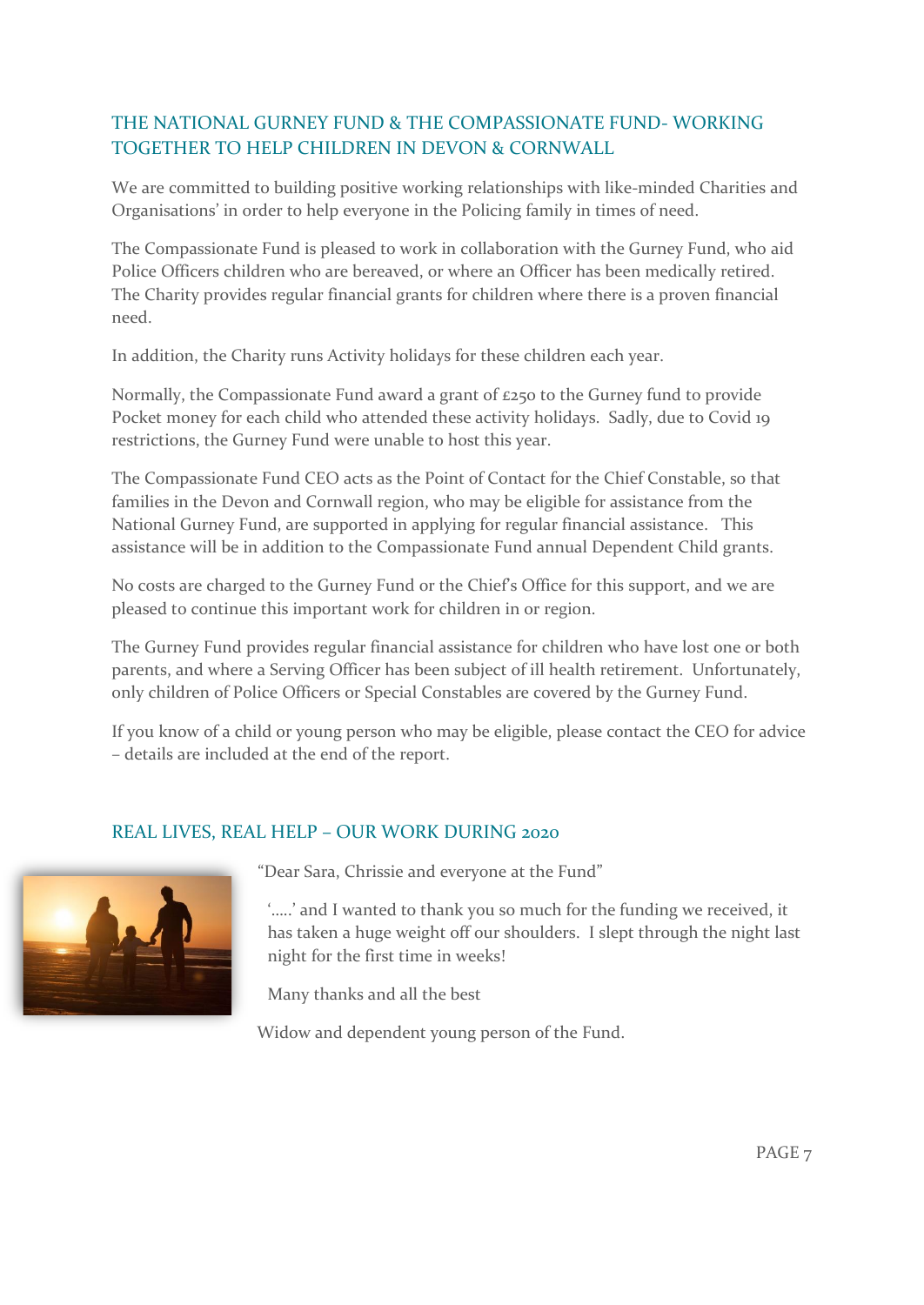# A LETTER OF THANKS

Dear Sara,

May I say a big thank you to yourself and the Trustees for the grant award to help with modifications at home, due to mobility problems. It is such a help to us. The Police Force has always seemed like one big family, and I feel in a way this proves it. Thank you for your good wishes and I too, hope that you and everyone stays safe, especially during this awful pandemic. You have all been a great help.

Wife of a member of the Fund.

#### A LETTER OF THANKS

Dear Trustees

My husband was a proud member of the Constabulary, the Compassionate Fund and NARPO. In 2018 he was unfortunately diagnosed with a terminal illness. A friend of ours contacted Spencer Pritchard, our NARPO representative and a Trustee of the Compassionate Fund. We received visits from Spencer and he helped us with our grant application to the Fund. The grant allowed us to visit our children during a respite holiday and helped us to complete urgent building works which my husband was unable to finish off. We are both extremely grateful and humbled at the care we received.

Yours sincerely

Widow of a member of the Fund.

#### VOLUNTEER TRUSTEES



The Fund has a long history of receiving support from a diverse group of Volunteer trustees, elected from Serving and Retired Officers of all ranks and representatives from the National Association of Retired Police Officers and the Force Chaplain. Our ethos is to provide our

members with the best standard of support and care, whilst ensuring we keep operational costs to a minimum. Without the support of our Volunteer Trustees and Executive Officers, this would not be possible.

The Charity will change over to a Charitable Incorporated Organisation on the 1<sup>st</sup> of January 2021 and will be known as the South West Police Compassionate Fund. This change in our legal structure and the associated work involved, could only have been achieved because of the support, dedication, and hard work of all the Trustees, our Solicitor, and our financial advisor during the last 3 years.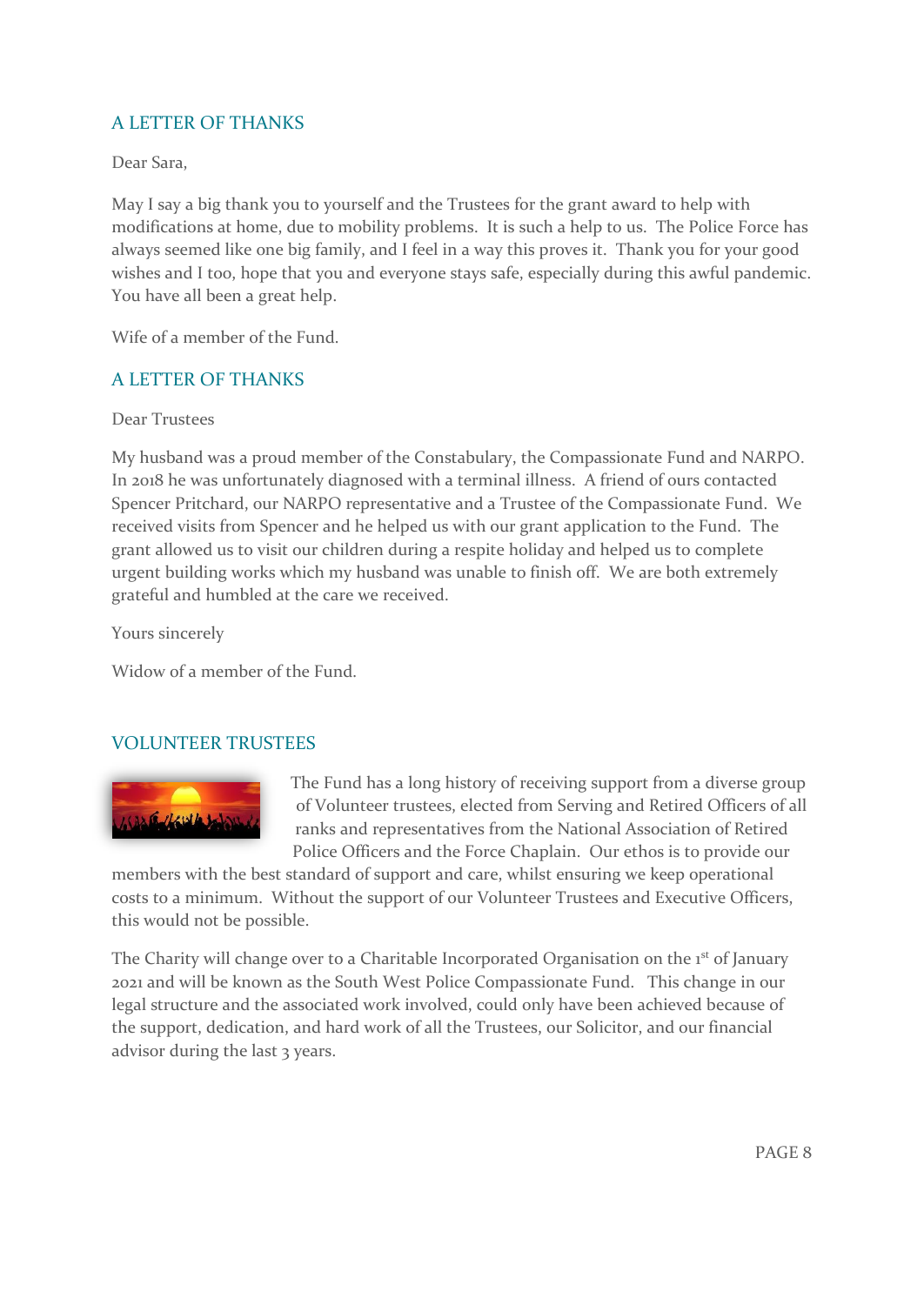On behalf of the President and Chair of the Compassionate Fund we extend our sincere thanks for the commitment and dedication given to the Fund by all our Trustees, and particularly those who have retired from the Board during 2020.

| PC. Sampson Hill               | Serving Officer        |
|--------------------------------|------------------------|
| PC. Jason Howard               | <b>Serving Officer</b> |
| Mr. Paul Manifield             | <b>Retired Officer</b> |
| Mrs. Christine Marriott        | Retired Officer        |
| Mrs. Joanne May                | <b>Retired Officer</b> |
| <b>Inspector David Routley</b> | <b>Serving Officer</b> |
| Mrs. Michele Wilson            | Retired Officer        |

#### EVENTS AND PRESENTATIONS

During 2020, several Police Officers and Staff gave up time to give presentations to community groups and businesses. This led to several unexpected but most welcome donations. We personally thank each person who gave their time to conduct these events, and for nominating our Charity as the beneficiary.

#### DONATIONS, LEGACIES & COLLECTIONS

The Charity has always relied on the month-by-month donations given by each Officer from their salaries. This ongoing commitment continues into their retirement with donations from their respective pensions. Without this loyal support from our members and the generous legacies and gifts made to us, the charity would not be able to fulfil its core function to support those in need of help at the most challenging times in their lives.

Unfortunately, some of our loyal Members passed away. In recognition of the help, they had received from the Fund, the families kindly donated a contribution to the charity, from the retiring collections made.

We would like to extend our condolences to all the families of Officers, Pensioners, Police Staff and volunteers who passed away in 2020.

The Charity is fortunate to be in receipt of some wonderful Legacies.

In 2021, we have received the final accounts in respect of the legacy gift from the late Miss K. Pugsley. The charity is due to receive **£59,011** as a final disbursement.

We received notification of a gift from the late Mrs. J Wilson. We have extended our condolences and gratitude to her loved ones.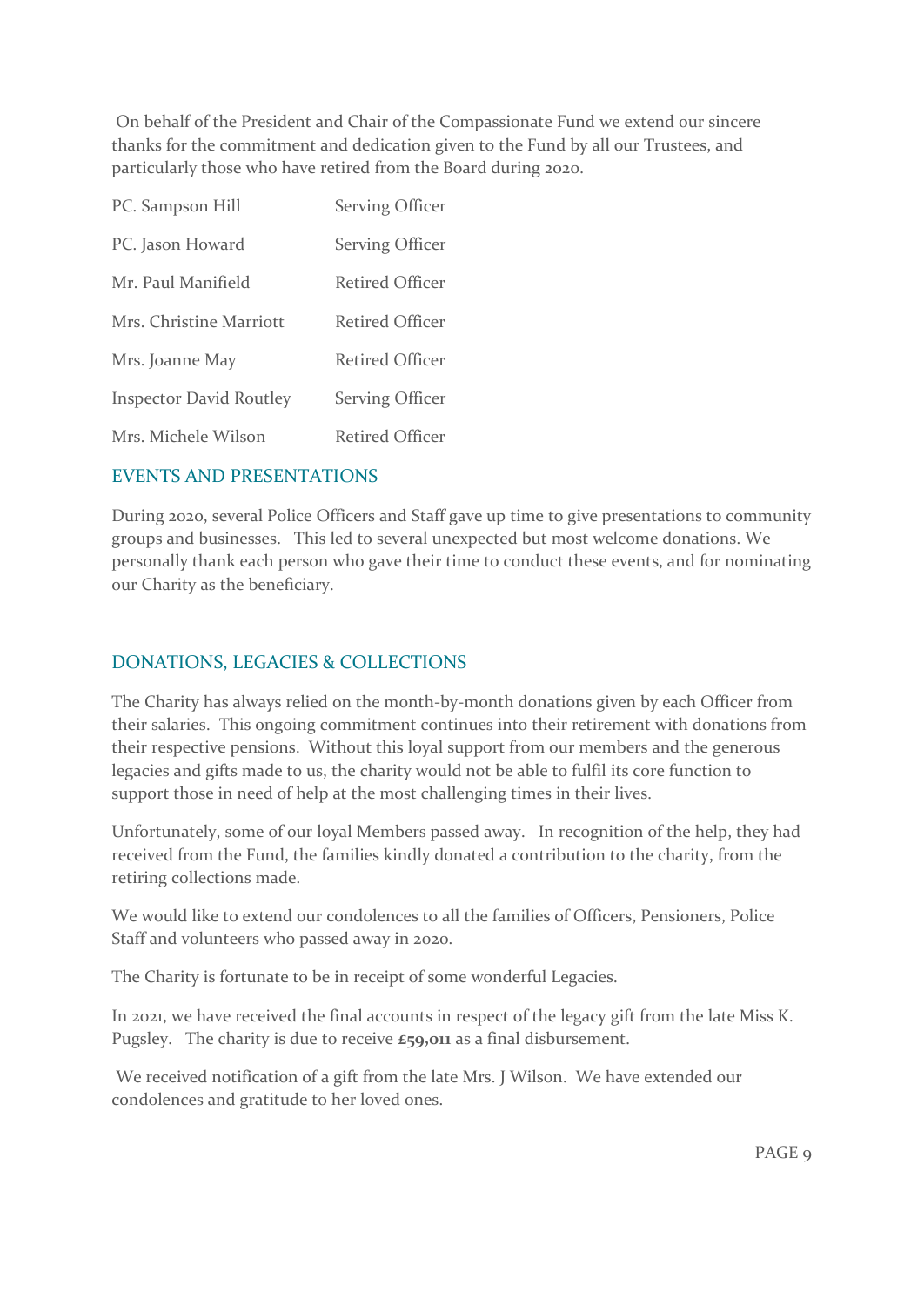We are pleased to notify members that we have now utilised all the legacy gift we received from the late Mr. Denis Cook. His wish was that the legacy gift would be used to benefit Officers and their families who had served at Camborne Police Station. Grants were allocated across all membership categories, benefiting serving and retired officers, their widows, and dependent children.

Legacy gifts continue to underpin our healthy financial situation, affording the Charity to explore widening our remit.

During the latter part of 2020, the Trustees identified a freehold premise near to Middlemoor HQ. It was agreed that this would be a suitable premise for a permanent home for the charity and to provide a fully accessible facility for our members. Once the building has been repaired, we hope to plan several events and activities to assist our members and build stronger links with the Police family of Devon and Cornwall.

This would not have been achievable, without the substantial legacy the Charity received from the late Miss Pugsley of North Devon.

#### MEMBERSHIP

In recent years, membership numbers declined, despite new recruits being offered two years free membership. This may in part be due to the changing demographics of the Service, for example fewer Officers remain in service for 30 years, and only view the Police Service as a short-term career. Officers have also faced unprecedented reductions in salaries and pension contracts in recent years.

The charity needed to commit to raising the awareness of the Fund and promote new interest in membership.

Prior to Covid-19 pandemic, the Fund Administrator attended sessions with New Recruits, she presents the video and explains the purpose and potential benefits of joining the charity. The improvement in take up of membership in new recruits is marked due to this change of approach.

Sadly, the pandemic prevented these sessions, however significant attempts have been made to ensure new recruits are given opportunity to join. The CEO can attend via ZOOM or TEAMS technology, but this is less impactive on take up rates seen previously.

We continue to lobby for regular attendance opportunities with new recruits, transferees, and pre-retirement presentations.

Historically only a small percentage joined  $[1 - 2\%]$  After presentations were started, the take up rate now consistently exceeds 95% This practice will now extend to other intake groups such as Transferees. The financial benefit to the fund will not be realised until the increased numbers start paying subscriptions after two years, but the increase and longevity of membership is now viewed very positively.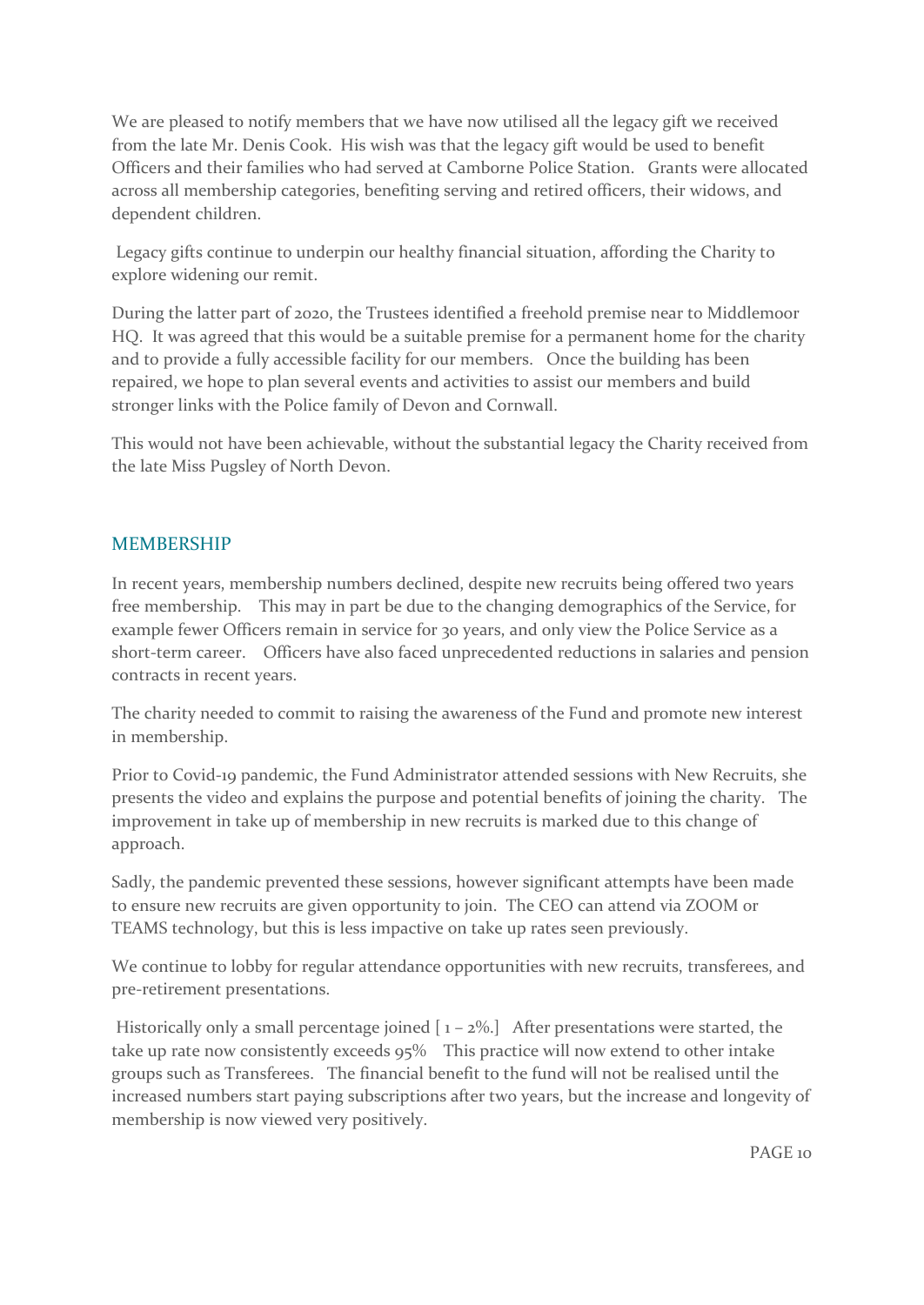The CEO works in partnership with the Force Chaplains and is building positive networking opportunities with the Force Wellness Team and other groups such as NARPO. We seek to raise the profile of the charity within these teams, and in turn this may generate further applications to join or rejoin the charity.

Since the Fund is working to improve membership numbers and ensure the 'traceability' of our retired members, the Management Committee voted at the 2018 Annual General Meeting, to abolish the practice of offering free membership to Members who reached their 70<sup>th</sup> Birthday. This decision was not taken lightly, but after careful consideration, it was identified that due to the new GDPR legislation, we could not obtain updated address details for members, unless this was via the monthly donations' lists.

The Fund are working towards building a fully interactive Membership database, which will ensure that all member records and donations are kept up to date, via the Monthly donations from salary or pension.

Existing members who fell within the 'Free membership' category, received letters during 2019 and 2020 and the situation was published via our website, NARPO representatives and via the XDANCC retired officer private website. We thank the Chief Constable's office and XPS Pension providers for helping us to trace addresses for those members who we had lost contact with.

A final letter drop went out in March 2021 advising these remaining members that unless they restarted their contributions and notified the fund of their details and permission to hold their information, we would no longer be able to class them as members of the Fund, unless there were exceptional reasons to mitigate the lack of response. We wrote to over 300\* members in this category.

We advise all members to check their salary slips or pension slips to ensure that their membership deductions are being taken at source. These are currently set at £3.30 per month. If you have any concerns regarding your membership status, then please contact the fund as a matter of urgency to discuss.

The Fund Trustees are still able to award 'Free Membership' where there is need on 'Compassionate grounds and proven financial need'.

There is still opportunity for Serving and Retired Officers to join or re-join the Fund without the requirement to repay donations dating back to the date they joined the Constabulary. A 12-month moratorium on making a grant application is applied to any new members in this category. This may be withdrawn at the discretion of the Trustees at any time.

As at the 31<sup>st</sup> of December 2020 we had the following number of members in each category:

**For those members who have completed the process, we thank you for your cooperation in this matter.**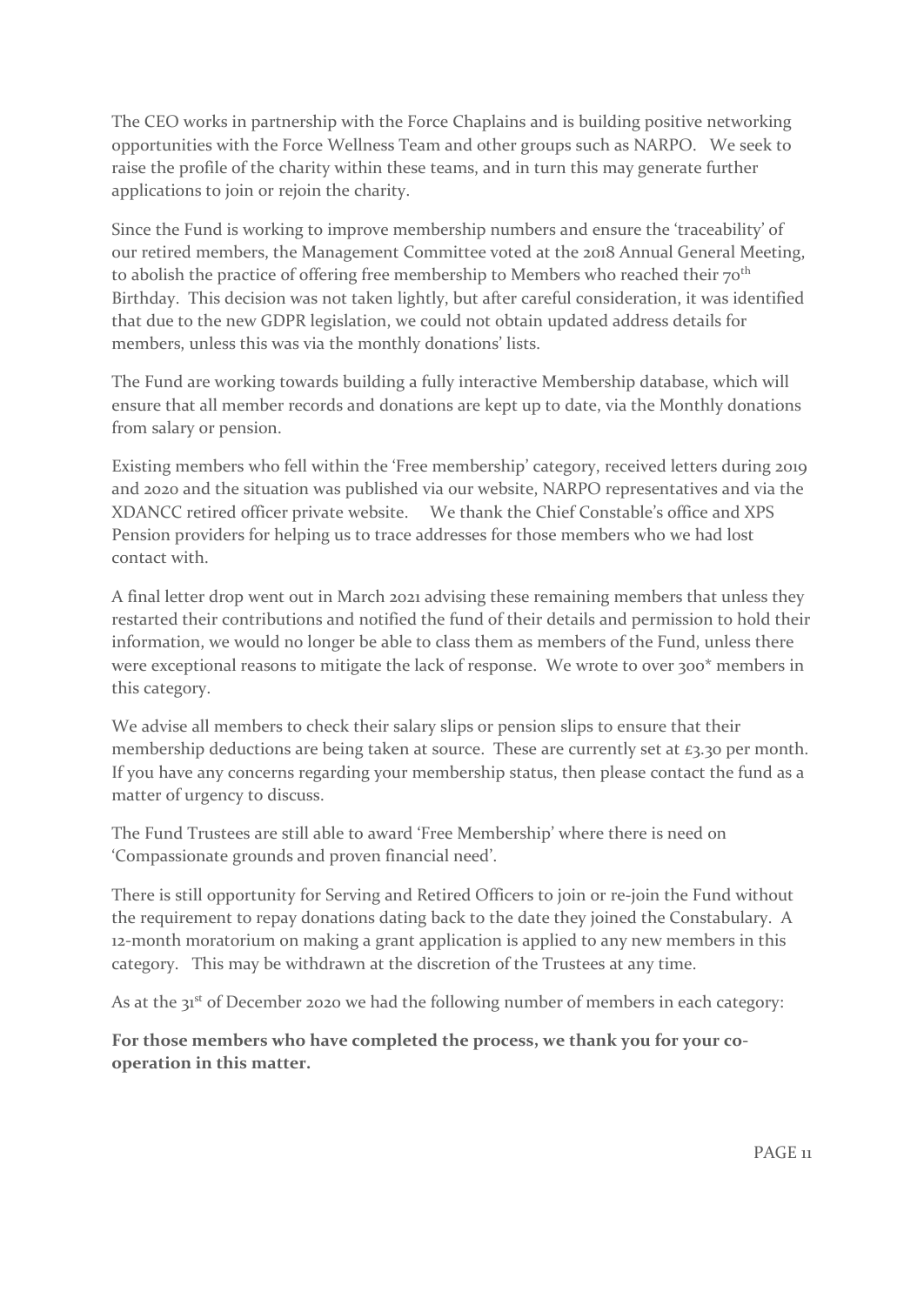|                                                                           |             |     | 2020 2019 $\%$ +/-     |
|---------------------------------------------------------------------------|-------------|-----|------------------------|
| Retired Officers making regular monthly donations =                       | 981         | 644 | $+53.33\%$             |
| Serving Officers making regular monthly donations =                       |             |     | $961$ $928$ $+3.55\%$  |
|                                                                           | 2020        |     | <b>2019</b> % +/-      |
| New recruits in receipt of two years of free membership                   | 95          |     | $162 + 14.08\%$        |
| Free membership awarded on compassionate grounds                          | $1 \quad 1$ |     |                        |
| Total number of members <sup>*</sup> as of 31 <sup>st</sup> December 2020 |             |     | $2038$ 1735 $+17.53\%$ |
|                                                                           |             |     |                        |

Dependent Children, eligible for the Educational Grant = **29**

## **\*Note that this figure does not include the final group of 0ver 70 free members who were being given the final opportunity to restart contributions, in March 2021.**

It is heartening to see that we have reversed the long-term decline in membership numbers and achieved a dramatic improvement in new recruits joining the fund. It is noted that the restrictions on recruiting due to the pandemic limited numbers in 2020. In real terms membership uptake has improved since 2018 and a further **+17.53%** in 2020. This demonstrates that the new approach of the Administrator meeting the trainee Officers has proven effective as predicted in the 2017 Annual report.

We will continue to seek opportunities to meet with Transferee Officers and officers leaving the organisation at the point of retirement, an area where we are still losing existing membership.

Work is ongoing to explore the viability of offering membership to Police Staff.

## STRUCTURE, GOVERNANCE AND COSTS

The Chief Constable is patron and a Trustee of the Fund. We have a further 22 Trustees who consist of Serving and Retired Police Officers, who are also members of the Fund. The Force Chaplain is also a Trustee.

All our Trustees are volunteers and give their time and commitment to the Charity, the members and their respective families.

The Fund employs a Part Time Fund administrator and treasurer, and a part time office administrator.

All the Financial reports and reviews were carried out by Kirk Hills Accountants.

The 2020 voluntary Audit was carried out by Kirk Hills.

The list of Trustees and the Accountants are listed at the end of this report and are recorded on the Charity Commission website.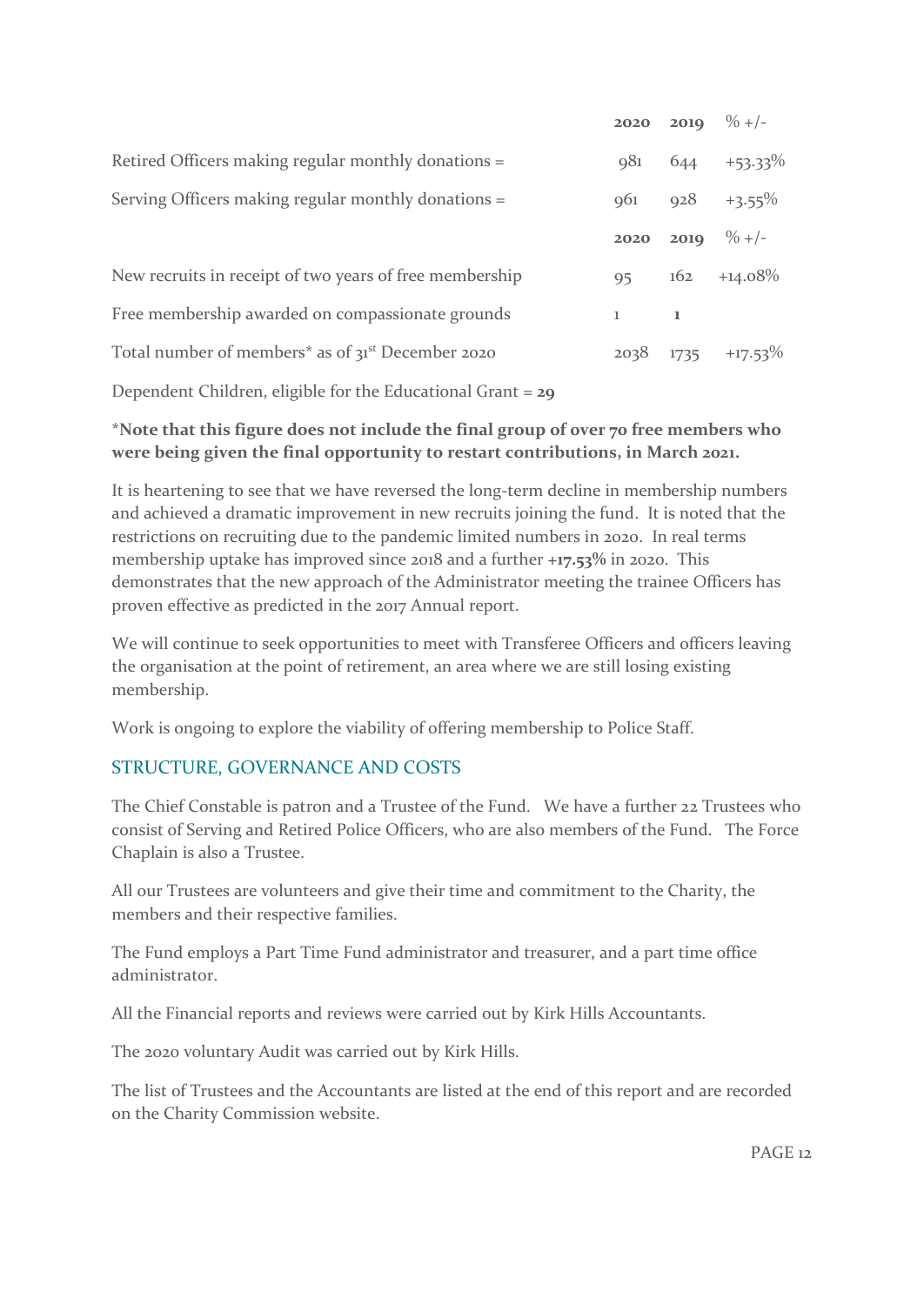The Trustees are committed to provide the highest standard of support for our membership, whilst keeping administrative costs to a minimum.

The Trustees would like to thank the Chief Constable and his office, for the support received during 2020.



# SUMMARY OF INCOME & EXPENDITURE FOR 2020 COMPARED TO 2019

**2019 Income before adjustment to historic legacies receivable**

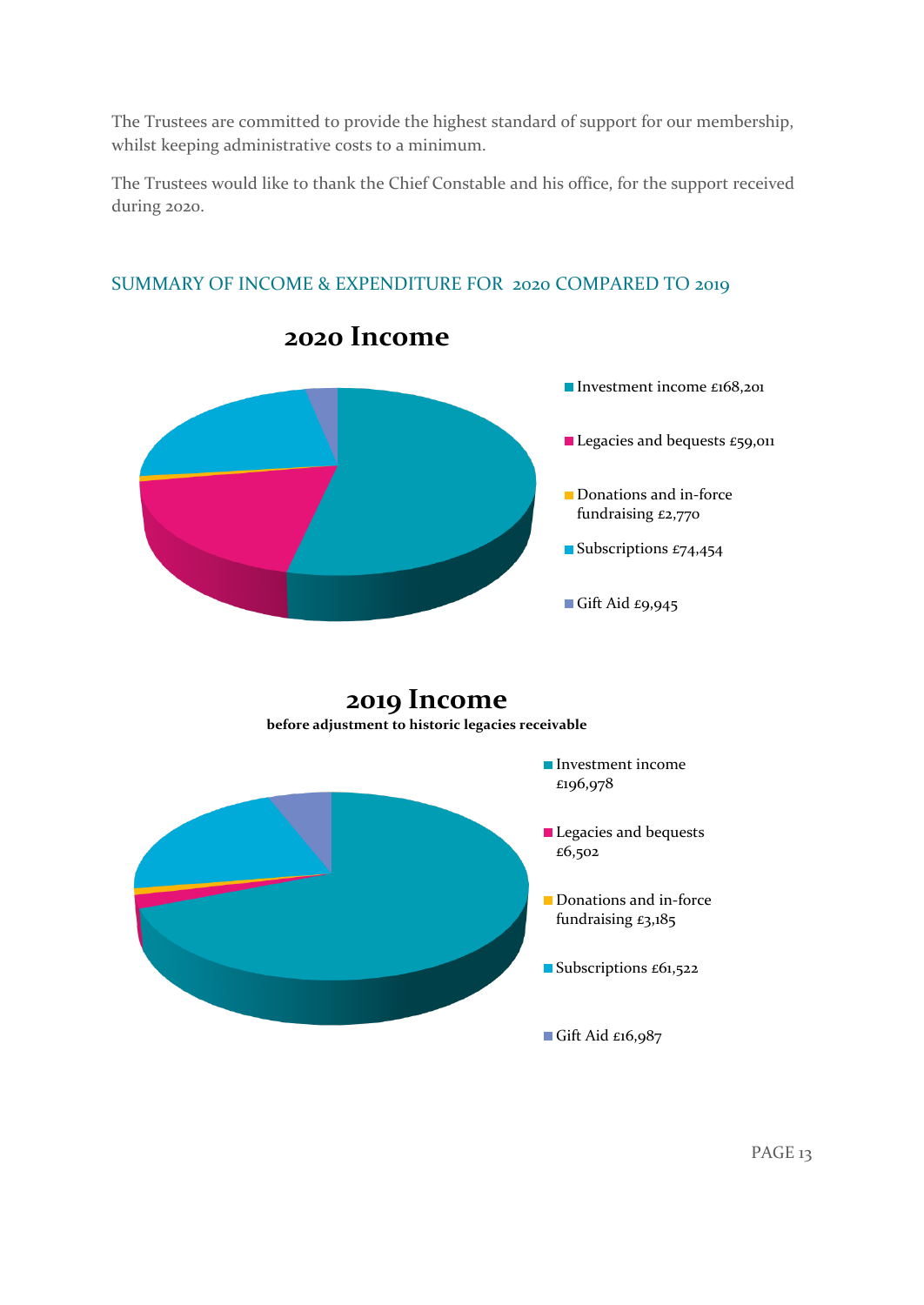# **2020 Expenditure**



# **2019 Expenditure**



- **Fundraising costs £8,539**
- **Lump sum grants £72,000**
- Dependent child grants £68,800
- Special grants £118,878
- Support costs and investment management £66,752
- Governance £16,986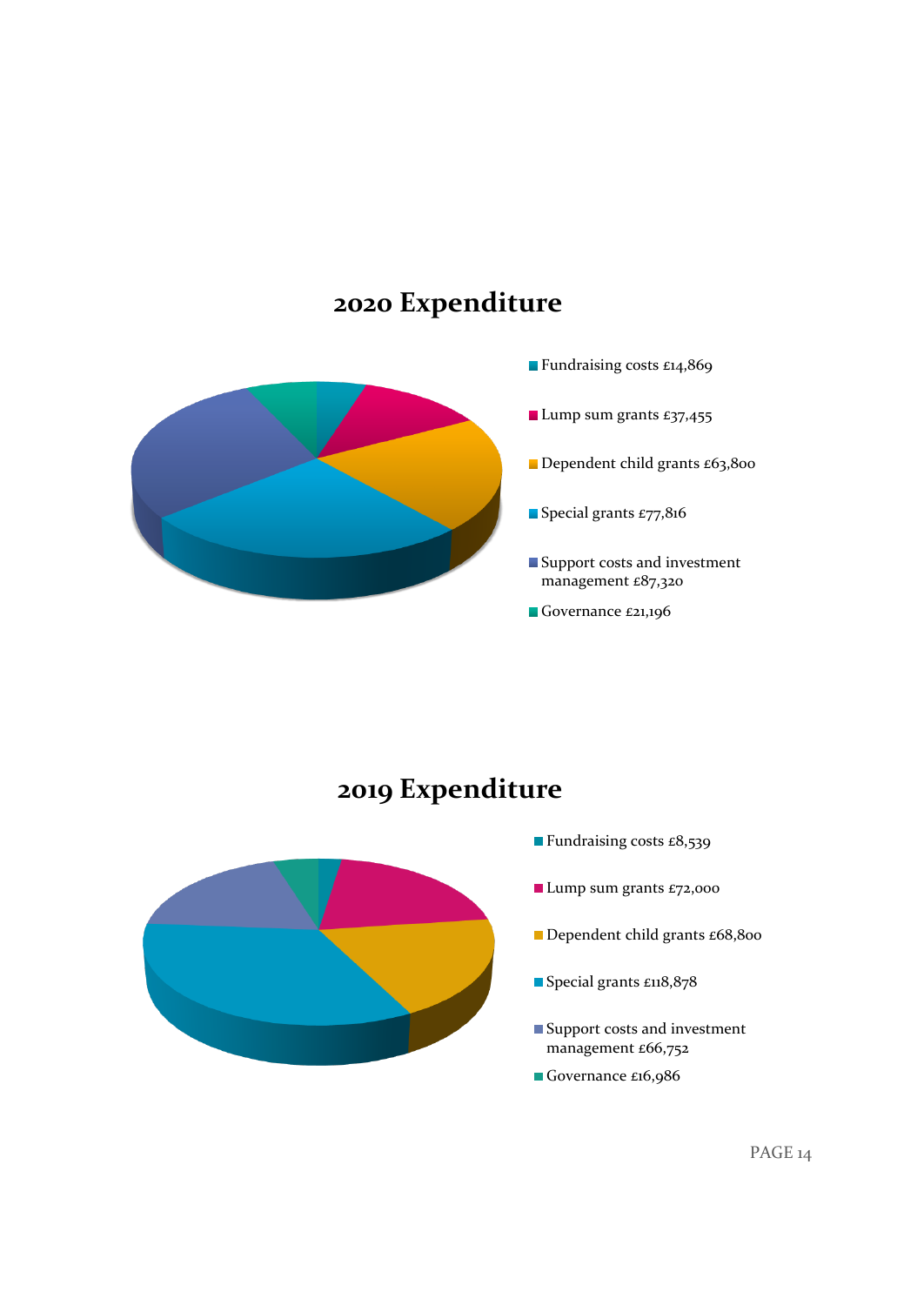## SUMMARY OF INCOME, EXPENDITURE AND GAINS/LOSSES

| Net income/expenditure for the year        |                          | 62,863.00  | £                        | 532,124.00 |
|--------------------------------------------|--------------------------|------------|--------------------------|------------|
| Gain/loss on investments                   |                          | 109,949.00 |                          | 663,905.00 |
| Deficit/surplus on normal activities       |                          | 47,086.00  | $\overline{\phantom{a}}$ | 131,781.00 |
| Total expenditure on normal activities     | $\overline{\phantom{0}}$ | 302,456.00 | $\sim$                   | 351,955.00 |
| Adjustment to historic legacies receivable |                          |            |                          | 65,000.00  |
| Total income from normal activities        |                          | 255,370.00 |                          | 285,174.00 |
|                                            |                          | 2020       |                          | 2019       |

This information in the 2020 report was based on the income and expenditure account of the Fund for the period ended 31st December 2020. The final accounts were audited for 2020 after the Covid restrictions eased. The pie charts and accounts have been amended for 2019 to reflect the adjustments required.

# STRUCTURE GOVERNANCE AND MANAGEMENT

#### **STATUS**

The Fund is an unincorporated charity registered with the Charity Commission registration number 256931. It functions within rules approved by the membership and the Charity Commission. This will change on the 1<sup>st</sup> of January 2021, whereby the existing charity will fall under the auspice of the new Charitable Incorporated Organisation. Charity register number 1191281

\*The following governance applied until the  $31<sup>st</sup>$  of December 2021. Please refer to the new CIO for changes made from the 1<sup>st</sup> of January 2021.

#### Management

Management is undertaken by a committee whose members are elected annually. They represent all ranks of the Force. In addition, three retired members are elected by the National Association of Retired Police Officers, each representing an area of one of the former constituent Forces. Additional Committee members may be co-opted by the Management Committee.

Each committee member is a Trustee with considerable responsibility and accountability under Charity Legislation. The day-to-day management of the Fund is delegated by the Charity's Trustees to the Fund Administrator Mrs. Sara Westcott a retired Police Officer of the Devon and Cornwall Constabulary.

#### Superintendents

Maximum of two Trustees

#### Inspectors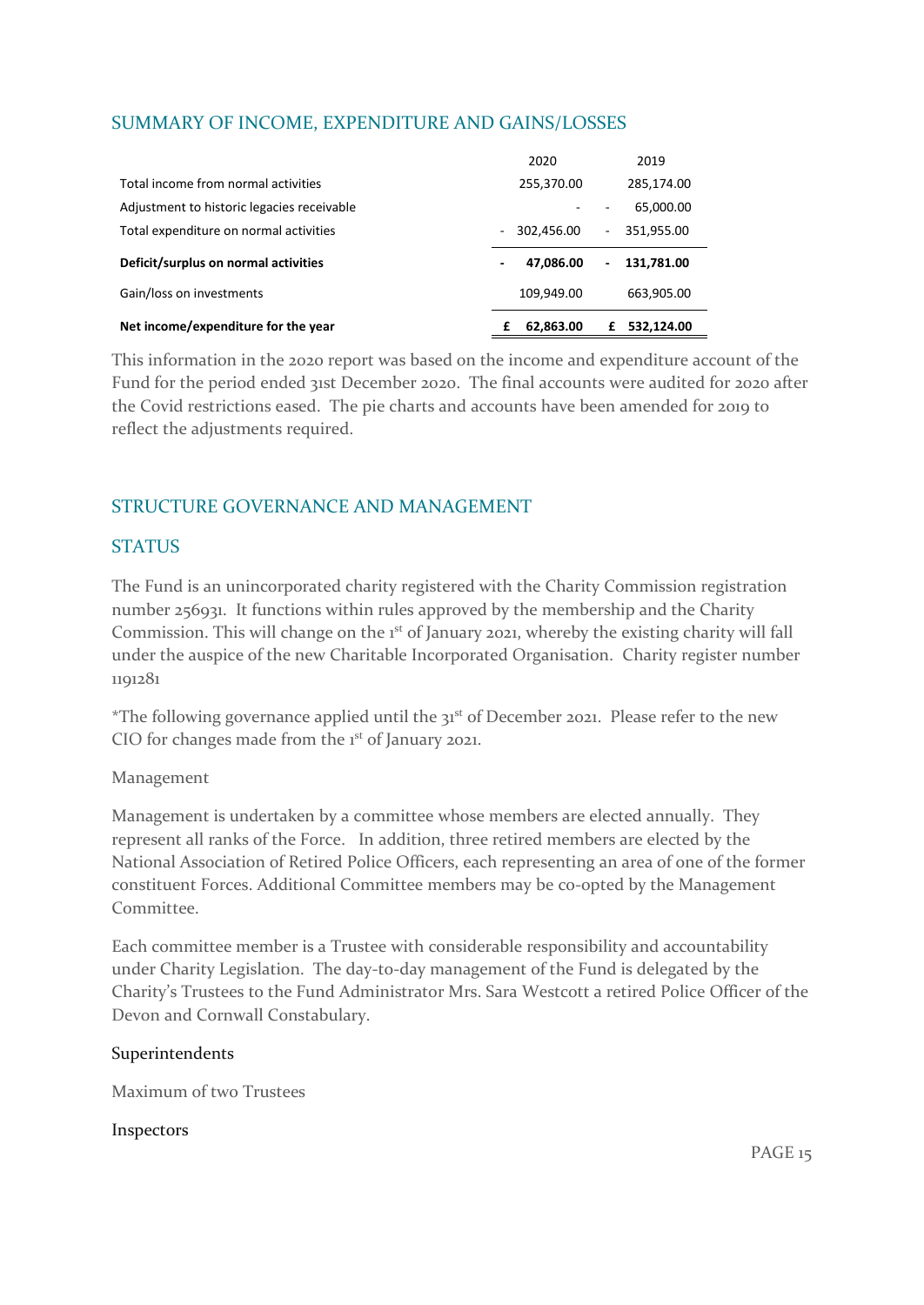Maximum of three Trustees

#### Sergeants

Maximum of six Trustees of Sergeant rank.

#### Constables

The geographical boundaries of local authorities have changed.

Up to a maximum of 10 Constables can be elected to the board and we encourage that these Officers represent a wide geographical spread across the two counties of Devon and Cornwall.

Pensioners

One retired member from Cornwall

One retired member from Plymouth

One retired member from the remainder of Devon

As elected by the respective branches of the National Association of Retired Police Officers

All committee members must be Members of the Fund, except where specifically waived by resolution of the Committee.

The Committee shall have the power to co-opt to their number any member of the Fund. He/she shall have full voting rights and shall take part in any function of the Committee. Elections for Trustees shall take place in December/January each year.

It should be noted that due to the changing structure of the Devon and Cornwall Constabulary, and its merger with Dorset constabulary, the Fund has now completed the process of reviewing its legal structure and existing Fund Rules. As of the 1<sup>st</sup> of January 2021, the existing charity will be superseded by the South West Police Compassionate Fund. A charitable incorporated organization, registered with the Charity Commission of England and Wales. Registered Charity number

It is an opportune moment to thank the resigning Trustees for their valued input and contribution to the Management Committee and the smooth running of this Fund. We wish them well in their retirement from the Fund/Constabulary.

I will take this opportunity to thank the Fund's accountants, the Investment Managers Paul Cattermull and James Hayley-Bell for their professional advice and input over the past twelve months and Mr Adrian Hills & Mrs Dianne Parramore from Kirk Hills for conducting the Audit.

#### *Sara Westcott*

Fund Administrator and Treasurer

On behalf of the Trustees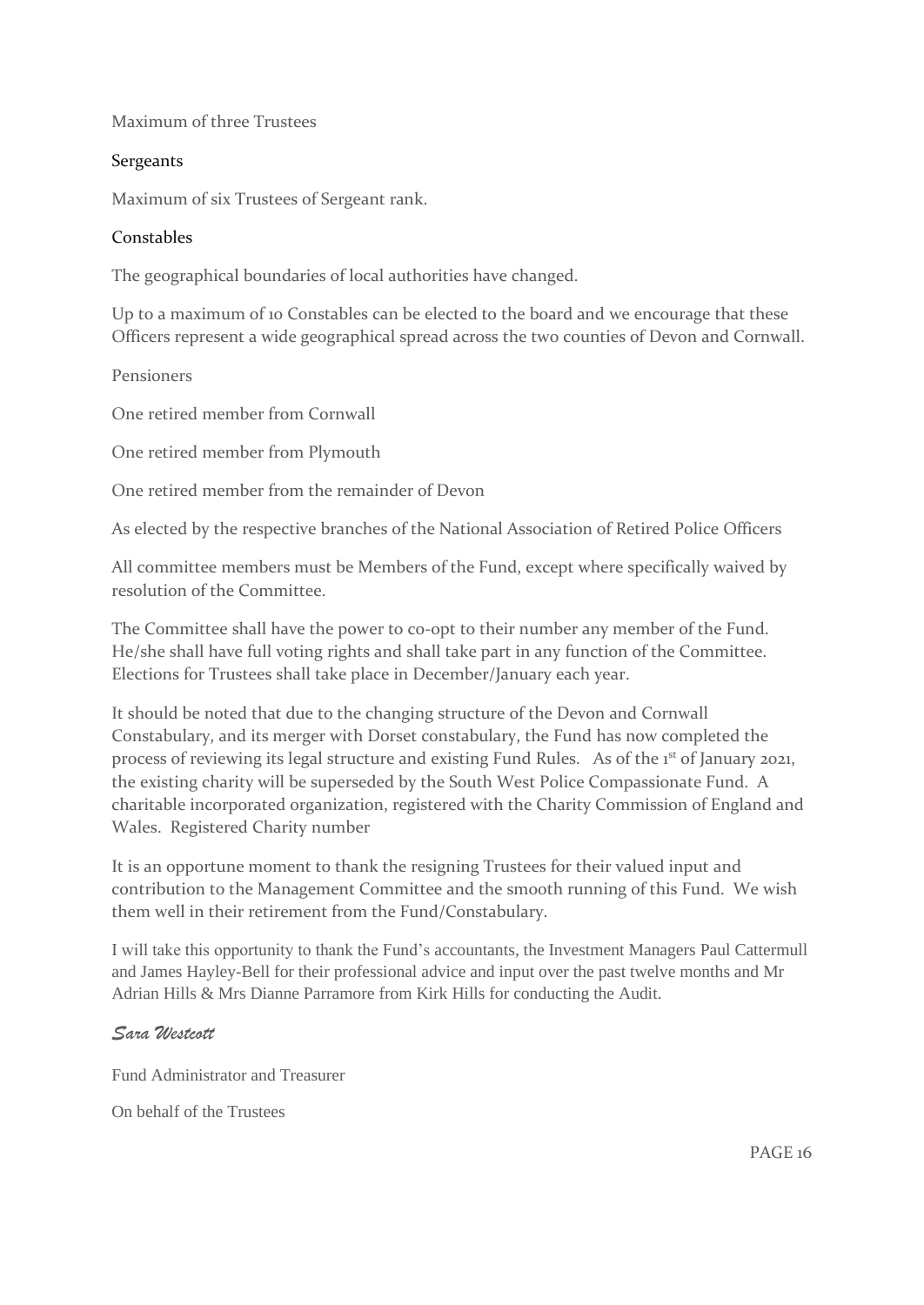#### REFERENCE & ADMINISTRATIVE DETAILS

| <b>Charity Name:</b>                          | Devon and Cornwall Constabulary Widows', Orphans' and<br>Compassionate Fund                         |
|-----------------------------------------------|-----------------------------------------------------------------------------------------------------|
| <b>Charity Number:</b>                        | 256931                                                                                              |
| <b>Principal Office:</b>                      | <b>Pynes Hill Business Centre</b>                                                                   |
|                                               | Pynes Hill<br>Exeter<br>$EX2$ 5JL                                                                   |
| <b>Accountants:</b>                           | <b>Kirk Hills</b><br>5 Barnfield Crescent<br>Exeter<br>Devon<br>EX1 1QT                             |
| <b>Auditors:</b>                              | <b>Kirk Hills</b><br>5 Barnfield Crescent<br>Exeter<br>Devon<br>EX1 1QT                             |
| <b>Bankers:</b>                               | <b>HSBC</b><br><b>Stratus House</b><br><b>Exeter Business Park</b><br>Exeter<br>EX <sub>1</sub> 3QS |
| <b>Investment Adviser: Brewin Dolphin Ltd</b> | 12 Smithfield Street                                                                                |

London EC1A 9BD

# MEMBERSHIP OF THE MANAGEMENT COMMITTEE AT JANUARY 2020

**Officers President:** The Chief Constable Shaun SAWYER Q.P.M.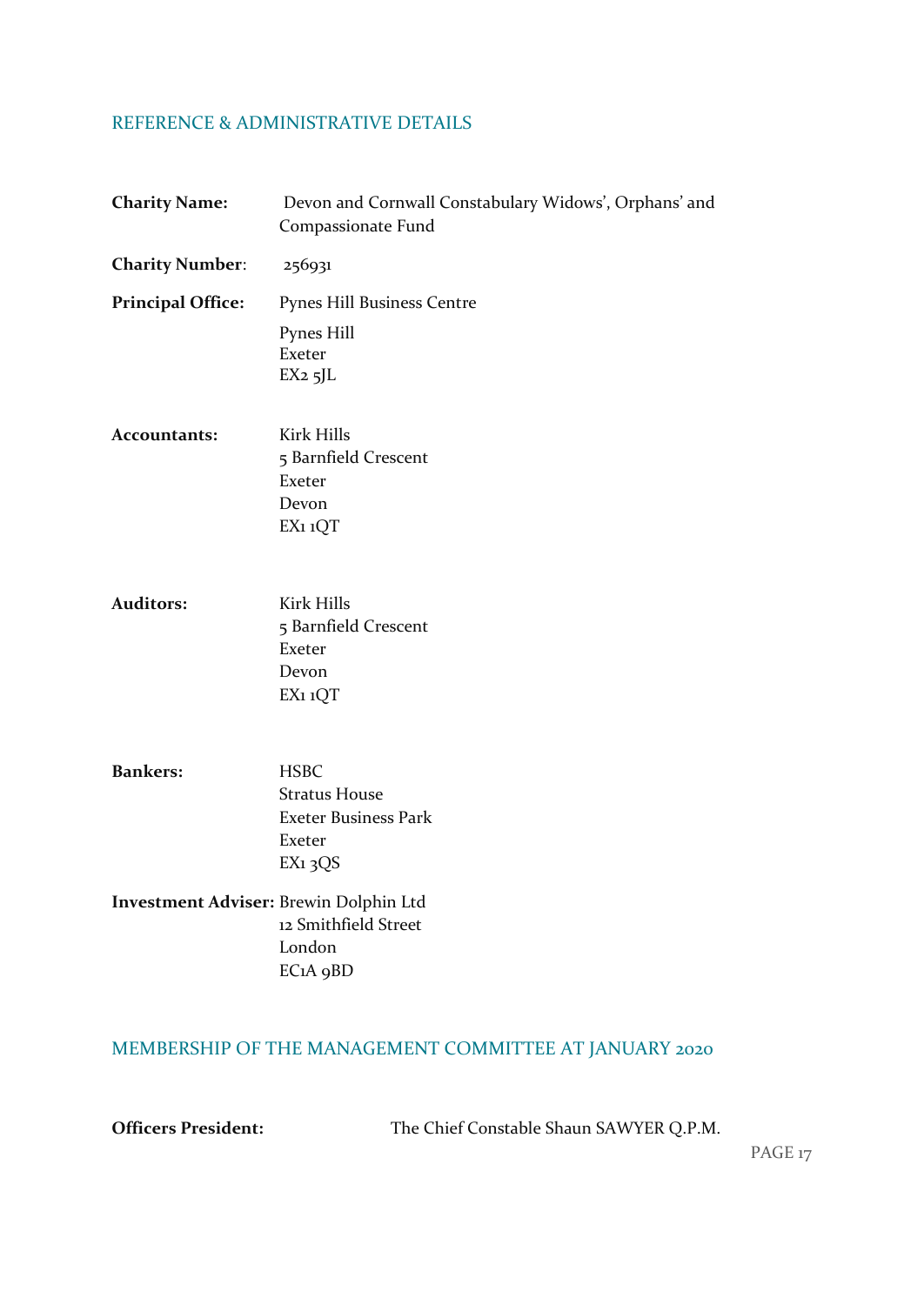| Chairman:                  | Mr. Nigel RABBITTS     |
|----------------------------|------------------------|
| <b>Vice Chairman:</b>      | Constable Natasha Hill |
| Secretary:                 | Mr. David JAMES        |
| Treasurer & Administrator: | Mrs. Sara WESTCOTT     |

# ELECTED REPRESENTATIVES

| Superintendents   | Det. Chief Superintendent Stephen Parker    |
|-------------------|---------------------------------------------|
| Inspectors        | <b>Inspector David ROUTLEY</b>              |
|                   | <b>Inspector Rachel Manifield</b>           |
| <b>Sergeants</b>  | Sergeant Pennie CHANNING                    |
|                   | Sergeant Richard POOLE [ Police Federation] |
|                   |                                             |
| <b>Constables</b> |                                             |
| Cornwall          | Constable Sam HILL                          |
|                   | Constable Jason HOWARD                      |
| Plymouth          |                                             |
| Devon             | Constable Jenny TUCKER                      |
|                   | Constable Martin BECK                       |
|                   | Constable Joanne MAY                        |
|                   | Constable Natasha HILL                      |
|                   | Constable Anja JAMES                        |
| <b>NARPO</b>      |                                             |
| Cornwall          | Mr. Spencer PRITCHARD                       |
| Devon             | vacant                                      |
| Plymouth          | Mr. Vince BEDFORD                           |
|                   |                                             |

**Co-opted Representatives**